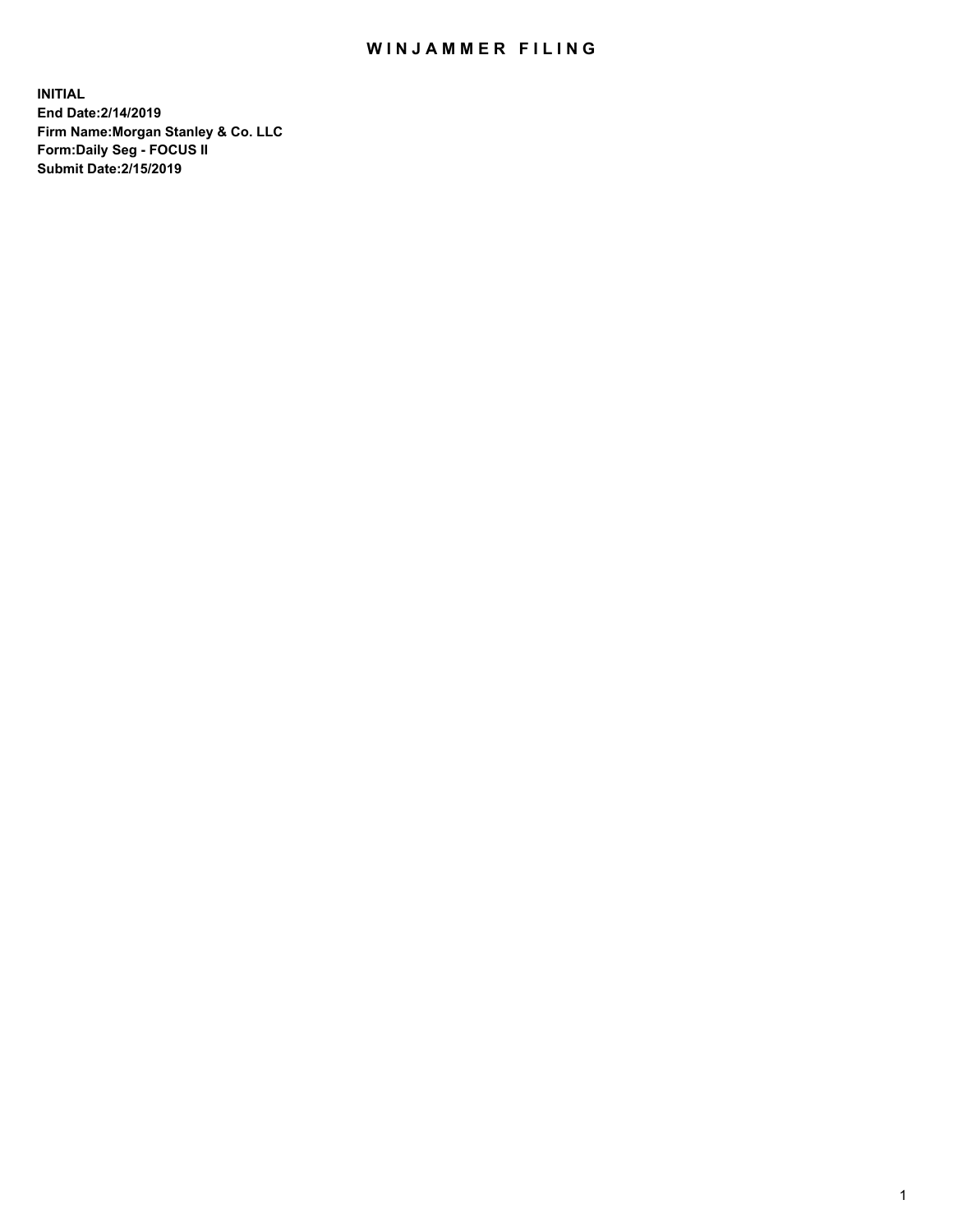**INITIAL End Date:2/14/2019 Firm Name:Morgan Stanley & Co. LLC Form:Daily Seg - FOCUS II Submit Date:2/15/2019 Daily Segregation - Cover Page**

| Name of Company                                                                   | Morgan Stanley & Co. LLC     |
|-----------------------------------------------------------------------------------|------------------------------|
| <b>Contact Name</b>                                                               | <b>Ikram Shah</b>            |
| <b>Contact Phone Number</b>                                                       | 212-276-0963                 |
| <b>Contact Email Address</b>                                                      | Ikram.shah@morganstanley.com |
| FCM's Customer Segregated Funds Residual Interest Target (choose one):            |                              |
| a. Minimum dollar amount: ; or                                                    | 235,000,000                  |
| b. Minimum percentage of customer segregated funds required:% ; or                | <u>0</u>                     |
| c. Dollar amount range between: and; or                                           | <u>0 0</u>                   |
| d. Percentage range of customer segregated funds required between: % and %.       | 00                           |
| FCM's Customer Secured Amount Funds Residual Interest Target (choose one):        |                              |
| a. Minimum dollar amount: ; or                                                    | 140,000,000                  |
| b. Minimum percentage of customer secured funds required:%; or                    | <u>0</u>                     |
| c. Dollar amount range between: and; or                                           | 0 <sub>0</sub>               |
| d. Percentage range of customer secured funds required between:% and%.            | 0 <sub>0</sub>               |
| FCM's Cleared Swaps Customer Collateral Residual Interest Target (choose one):    |                              |
| a. Minimum dollar amount: ; or                                                    | 92,000,000                   |
| b. Minimum percentage of cleared swaps customer collateral required:% ; or        | <u>0</u>                     |
| c. Dollar amount range between: and; or                                           | 0 Q                          |
| d. Percentage range of cleared swaps customer collateral required between:% and%. | 00                           |

Attach supporting documents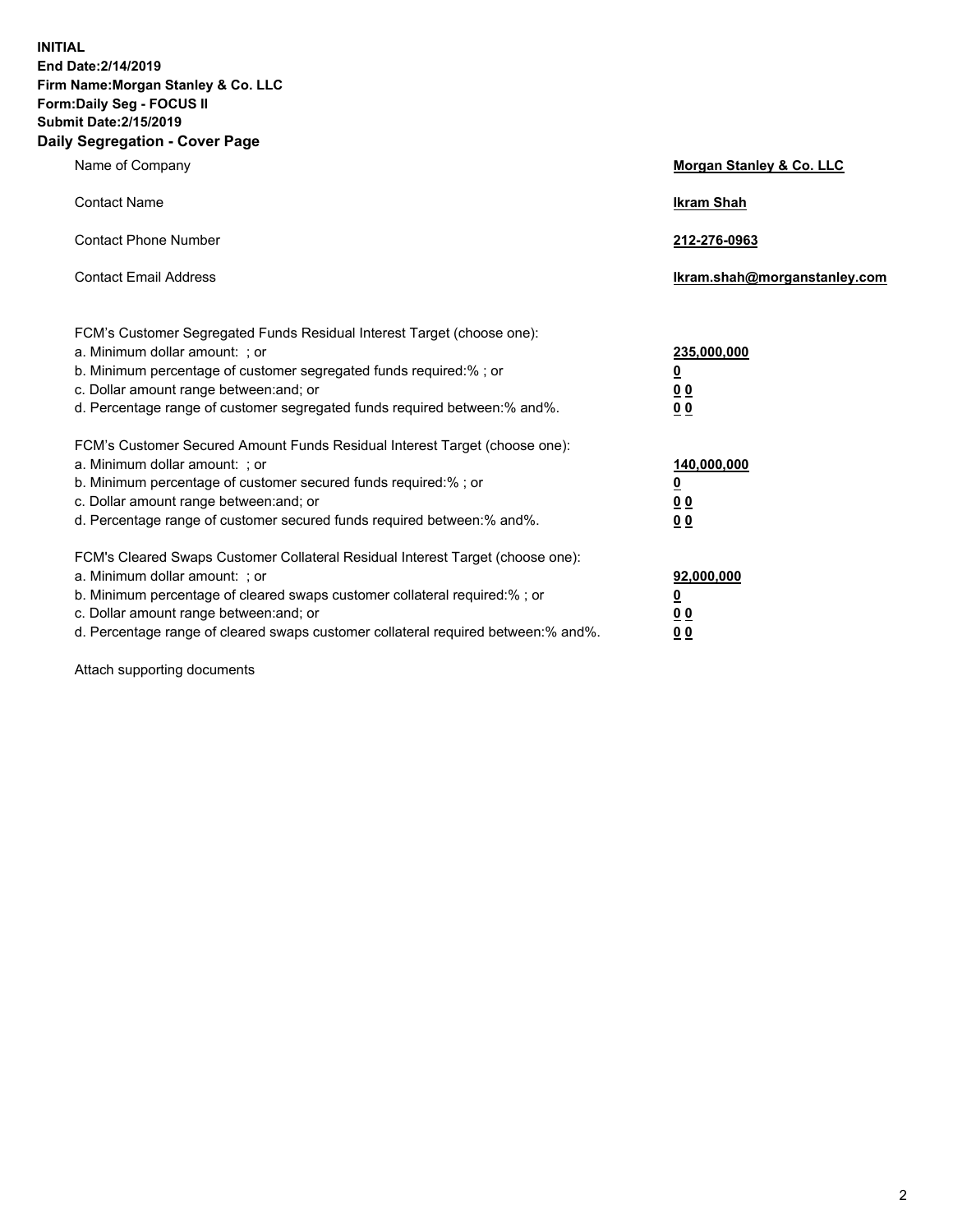## **INITIAL End Date:2/14/2019 Firm Name:Morgan Stanley & Co. LLC Form:Daily Seg - FOCUS II Submit Date:2/15/2019 Daily Segregation - Secured Amounts**

Foreign Futures and Foreign Options Secured Amounts Amount required to be set aside pursuant to law, rule or regulation of a foreign government or a rule of a self-regulatory organization authorized thereunder

- 1. Net ledger balance Foreign Futures and Foreign Option Trading All Customers A. Cash **3,044,876,093** [7315]
	- B. Securities (at market) **2,094,513,382** [7317]
- 2. Net unrealized profit (loss) in open futures contracts traded on a foreign board of trade **-6,836,318** [7325]
- 3. Exchange traded options
	- a. Market value of open option contracts purchased on a foreign board of trade **8,761,247** [7335]
	- b. Market value of open contracts granted (sold) on a foreign board of trade **-7,624,920** [7337]
- 4. Net equity (deficit) (add lines 1. 2. and 3.) **5,133,689,484** [7345]
- 5. Account liquidating to a deficit and account with a debit balances gross amount **88,833,675** [7351] Less: amount offset by customer owned securities **-87,240,067** [7352] **1,593,608**
- 6. Amount required to be set aside as the secured amount Net Liquidating Equity Method (add lines 4 and 5)
- 7. Greater of amount required to be set aside pursuant to foreign jurisdiction (above) or line 6.

## FUNDS DEPOSITED IN SEPARATE REGULATION 30.7 ACCOUNTS

- 1. Cash in banks
	- A. Banks located in the United States **244,774,813** [7500]
	- B. Other banks qualified under Regulation 30.7 **1,076,464,059** [7520] **1,321,238,872**
- 2. Securities
	- A. In safekeeping with banks located in the United States **100,204,042** [7540]
	- B. In safekeeping with other banks qualified under Regulation 30.7 **0** [7560] **100,204,042** [7570]
- 3. Equities with registered futures commission merchants
	-
	- B. Securities **0** [7590]
	- C. Unrealized gain (loss) on open futures contracts **1,970,844** [7600]
	- D. Value of long option contracts **0** [7610]
- E. Value of short option contracts **0** [7615] **8,302,495** [7620]
- 4. Amounts held by clearing organizations of foreign boards of trade
	- A. Cash **0** [7640]
	- B. Securities **0** [7650]
	- C. Amount due to (from) clearing organization daily variation **0** [7660]
	- D. Value of long option contracts **0** [7670]
	- E. Value of short option contracts **0** [7675] **0** [7680]
- 5. Amounts held by members of foreign boards of trade
	-
	-
	- C. Unrealized gain (loss) on open futures contracts **-8,807,162** [7720]
	- D. Value of long option contracts **8,761,247** [7730]
	- E. Value of short option contracts **-7,624,920** [7735] **3,897,708,490**
- 6. Amounts with other depositories designated by a foreign board of trade **0** [7760]
- 7. Segregated funds on hand **0** [7765]
- 8. Total funds in separate section 30.7 accounts **5,327,453,899** [7770]
- 9. Excess (deficiency) Set Aside for Secured Amount (subtract line 7 Secured Statement Page 1 from Line 8)
- 10. Management Target Amount for Excess funds in separate section 30.7 accounts **140,000,000** [7780]
- 11. Excess (deficiency) funds in separate 30.7 accounts over (under) Management Target **52,170,807** [7785]

**0** [7305]

[7354] **5,135,283,092** [7355]

**5,135,283,092** [7360]

[7530]

A. Cash **6,331,651** [7580]

 A. Cash **1,911,069,984** [7700] B. Securities **1,994,309,341** [7710] [7740] **192,170,807** [7380]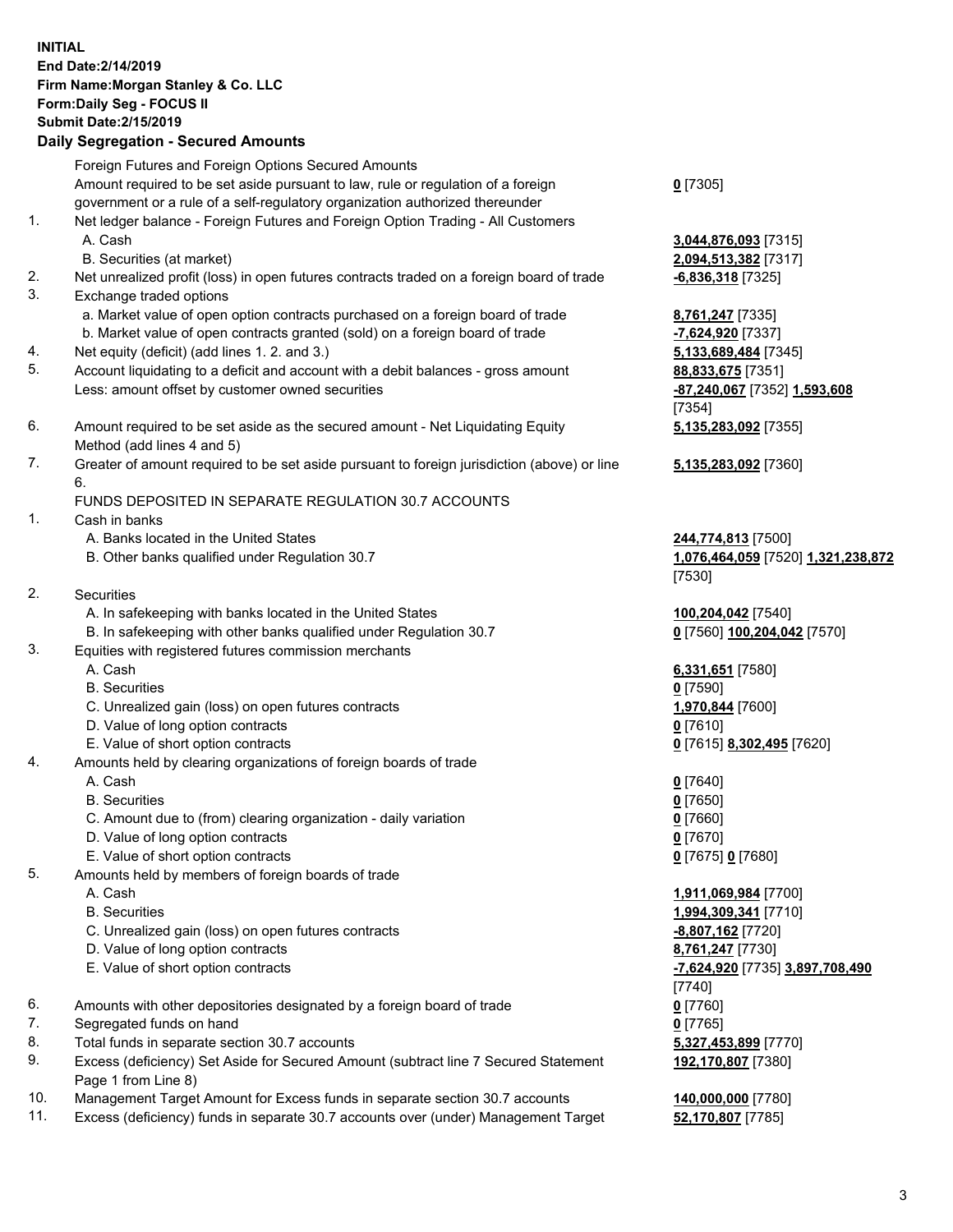**INITIAL End Date:2/14/2019 Firm Name:Morgan Stanley & Co. LLC Form:Daily Seg - FOCUS II Submit Date:2/15/2019 Daily Segregation - Segregation Statement** SEGREGATION REQUIREMENTS(Section 4d(2) of the CEAct) 1. Net ledger balance A. Cash **6,413,967,680** [7010] B. Securities (at market) **6,251,620,852** [7020] 2. Net unrealized profit (loss) in open futures contracts traded on a contract market **4,240,543,489** [7030] 3. Exchange traded options A. Add market value of open option contracts purchased on a contract market **243,407,065** [7032] B. Deduct market value of open option contracts granted (sold) on a contract market **-266,043,178** [7033] 4. Net equity (deficit) (add lines 1, 2 and 3) **16,883,495,908** [7040] 5. Accounts liquidating to a deficit and accounts with debit balances - gross amount **204,117,623** [7045] Less: amount offset by customer securities **-203,319,599** [7047] **798,024** [7050] 6. Amount required to be segregated (add lines 4 and 5) **16,884,293,932** [7060] FUNDS IN SEGREGATED ACCOUNTS 7. Deposited in segregated funds bank accounts A. Cash **4,842,166,866** [7070] B. Securities representing investments of customers' funds (at market) **0** [7080] C. Securities held for particular customers or option customers in lieu of cash (at market) **496,074,927** [7090] 8. Margins on deposit with derivatives clearing organizations of contract markets A. Cash **6,013,471,978** [7100] B. Securities representing investments of customers' funds (at market) **0** [7110] C. Securities held for particular customers or option customers in lieu of cash (at market) **5,755,545,925** [7120] 9. Net settlement from (to) derivatives clearing organizations of contract markets **77,118,049** [7130] 10. Exchange traded options A. Value of open long option contracts **243,407,065** [7132] B. Value of open short option contracts **-266,043,178** [7133] 11. Net equities with other FCMs A. Net liquidating equity **9,124,254** [7140] B. Securities representing investments of customers' funds (at market) **0** [7160] C. Securities held for particular customers or option customers in lieu of cash (at market) **0** [7170] 12. Segregated funds on hand **0** [7150] 13. Total amount in segregation (add lines 7 through 12) **17,170,865,886** [7180] 14. Excess (deficiency) funds in segregation (subtract line 6 from line 13) **286,571,954** [7190] 15. Management Target Amount for Excess funds in segregation **235,000,000** [7194] 16. Excess (deficiency) funds in segregation over (under) Management Target Amount **51,571,954** [7198]

Excess